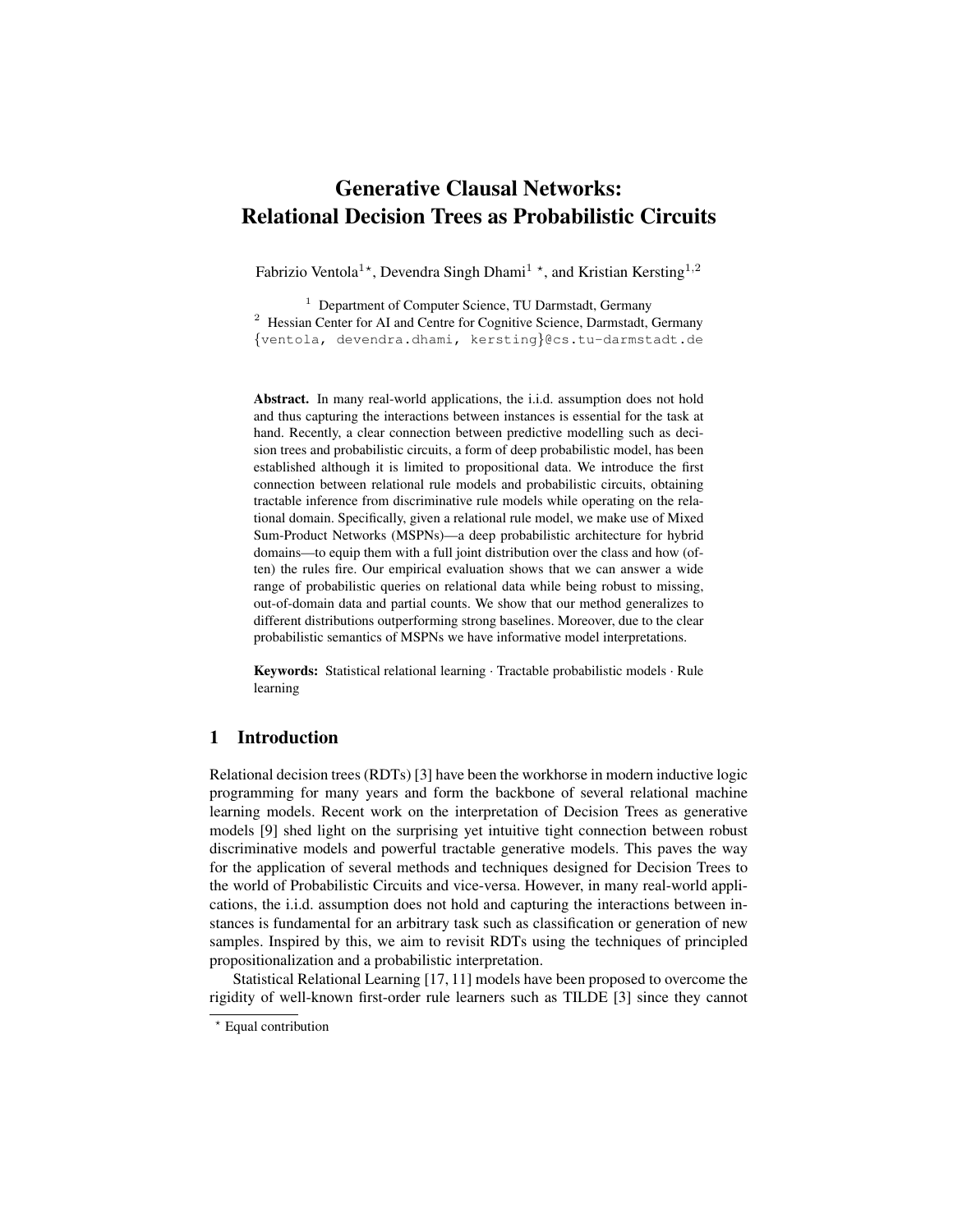naturally deal with uncertainty. However, most of these models such as Markov Logic Networks [34] and Relational Dependency Networks [29] are difficult to scale and their inference process is generally intractable. Recent approaches have tried to tackle intractability by taking advantage of Arithmetic Circuits [10] representations that, under certain conditions, especially by imposing particular constraints on their structure, can guarantee to provide tractable inference for a set of probabilistic queries. Nevertheless, these models have been mostly designed for propositional data and contributions for relational domain [14, 21, 28] are rather limited since they need specific input representation and make strong assumptions on the type of data distributions.

Specifically, inspired by [9] and considering the aforementioned limitations of SRL models, we introduce the first connection from relational rule models, specifically relational decision trees, to probabilistic circuits, precisely Sum-Product Networks (SPNs). With this aim, we present *Generative Clausal Networks (GCLNs)* as tractable generative models that can model the joint distribution of counts of the firing of rules (clauses) and can be powerful discriminators at the same time. As a discriminator, GCLNs are both accurate and robust to missing data. As probabilistic generators, they can be used for accurate data imputation, out-of-domain (OOD) detection, sample new data and predicate invention. Moreover, thanks to the probabilistic semantics, GCLNs are easy to interpret. GCLNs can also be seen as alternatives to relational Naive Bayes [22, 14] since instead of learning a naive Bayes over clauses as features, we first learn all rules using an RDT and then turn it into joint distribution.

We make the following contributions: 1. We propose the first set of models that take advantage of RDT structure to learn powerful probabilistic circuits. 2. We take advantage of SPNs to learn both conditionals (discriminative) and joint (generative) models. 3. We show that our model is robust to noise, OOD data and missing values and takes advantage of both worlds of relational models and probabilistic circuits. 4. We show that our model is interpretable due to the use of first-order logic and SPNs.

# 2 Background and Related Work

Probabilistic Circuits: Sum-Product Networks (SPNs) are tractable deep density estimators [33] and they are part of the family of Probabilistic Circuits. SPNs can be seen as a deep extension of a particular class of Arithmetic Circuits [10] that encode probability distributions. They have been successfully applied on domains such as computer vision [41], natural language processing [7] and speech recognition [31].

*Definition of SPNs.* An SPN S, see figure 1, is a computational graph defined by a rooted DAG, encoding a probability distribution<sup>3</sup>  $P_X$  over a set of RVs  $X = \{X_1, \ldots, X_n\}$  $X_n$ , where inner nodes can be either weighted sum or product nodes over their children (graphically denoted respectively as  $\bigoplus$  and  $\otimes$ ), and leaves are valid distributions defined on a subset of the RVs  $\mathbf{Z} \subseteq \mathbf{X}$ . Each node  $n \in S$  has a *scope*  $\text{scope}(n) \subseteq \mathbf{X}$ , defined as the set of RVs appearing in its descendant leaves. The subnetwork  $S_i$ , rooted at node *i*, encodes a distribution over its scope i.e.  $S_i(\bm{x}) = P_{\bm{X}_{|scope(i)}}(\bm{x})$  for each

<sup>&</sup>lt;sup>3</sup> We are not strict on "density" vs. "distribution".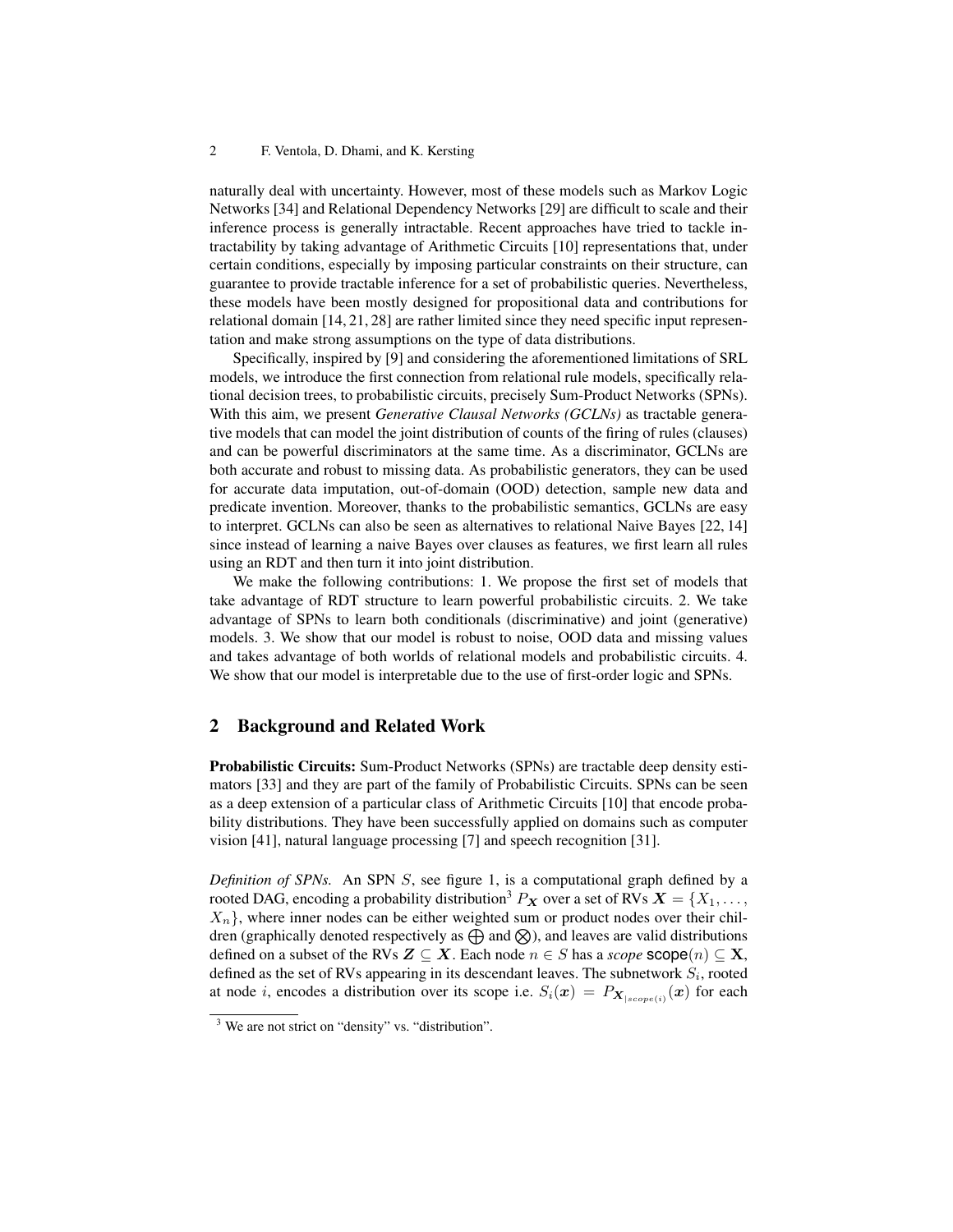

Fig. 1. A graphical interpretation of Generative Clausal Networks (GCLN). They are Sum-Product Networks (SPNs), where sum nodes (in yellow, weights are omitted here for simplicity) act on the number of true ground instances of clauses, while product nodes (in blue) can be view as realizing predicate conjunctions. Leaves consist of two types. Poisson distributions (in pink) encode exchangeable distribution templates and Bernoulli (in green) models the target class (some are omitted for simplicity). The symbol 1() represents an indicator function. The root node and its children model the joint distribution  $P(X, Y)$  where X is the set of features and Y is the target variable. In this example, the root node introduces a latent variable that can be interpreted as a binary literal (best viewed in color).

 $\bm{x} \sim \bm{X}_{|scope(i)}$ . Each edge  $(i, j)$  emanating from a sum node  $i$  to one of its children  $j$ has a non-negative weight  $w_{ij}$ , with  $\sum_j w_{ij} = 1$ . Weighted sum nodes represent a mixture over the probability distributions encoded by their children, while product nodes represent factorizations over contextually independent distributions. Thus, an SPN can be viewed as a deep hierarchical mixture model, where the hierarchy is based on the scope of the nodes w.r.t. the whole set of RVs  $X$ . In a valid SPN, the probability assigned to a given state  $x$  of the RVs  $X$  can be read out at the root node, and will be denoted  $S(x) = P_X(X = x)$ .

*Inference using SPNs.* Given an SPN  $S$ ,  $S(x)$  can be computed by evaluating the network bottom-up. When evaluating a leaf node i concerning variable  $X_i$ ,  $S_i(x_i)$  corresponds to the probability of that state  $P_i(X_j = x_j)$ . The value of a product node corresponds to the product of its children's values:  $S_i(\bm{x}_{|\mathsf{scope}(i)}) = \prod_{i \to j \in S} S_j(\bm{x}_{|\mathsf{scope}(j)}) ;$ while, for a sum node, its value corresponds to the weighted sum of its children's values:  $S_i(\mathbf{x}_{|\text{scope}(i)}) = \sum_{i \to j \in S} w_{ij} S_j(\mathbf{x}_{| \text{scope}(j)})$ . All the exact marginal and conditional probabilities (with different amount of evidence), the exact partition function, and even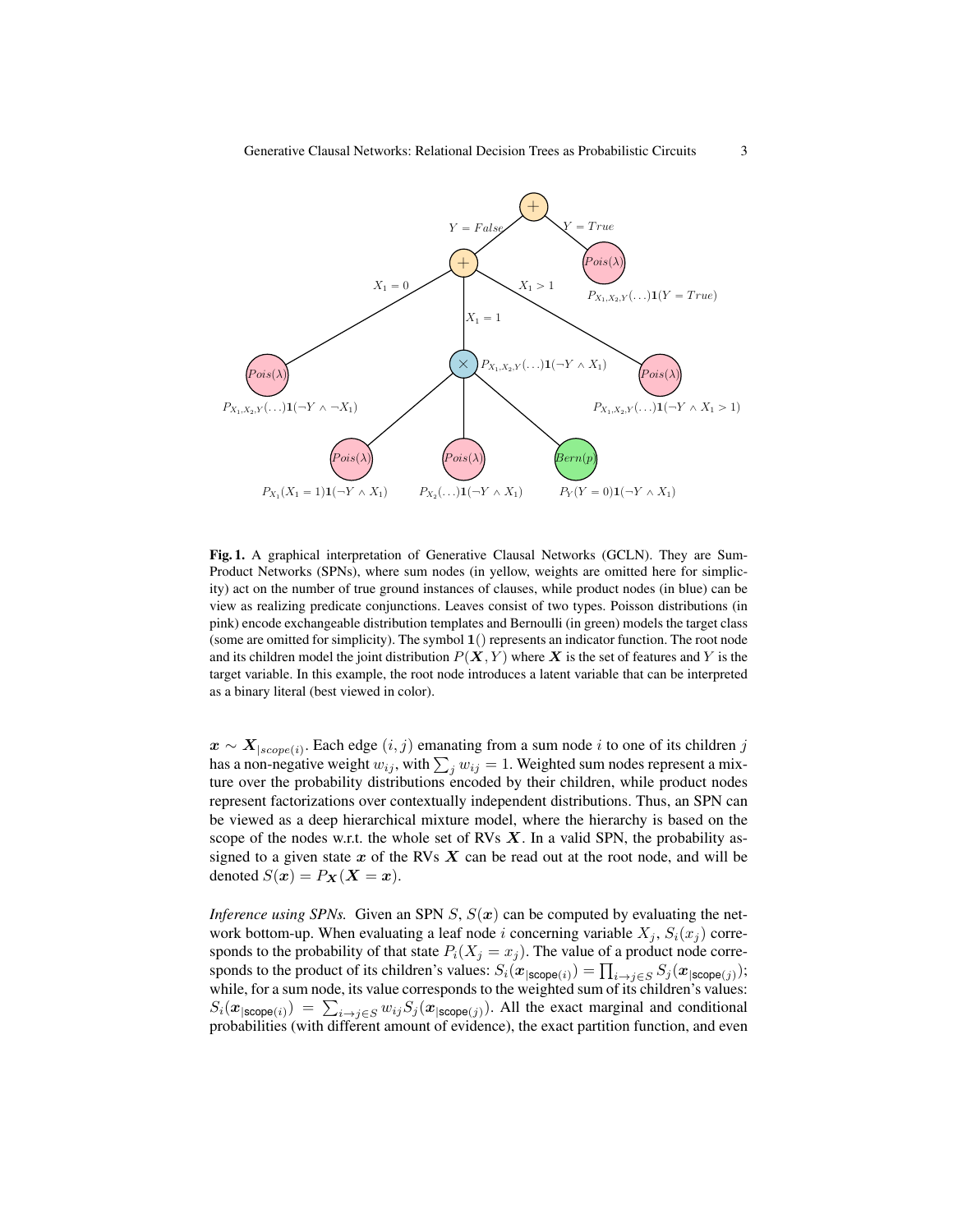approximate MPE queries and states can be computed in time linear in the *size* of the network i.e. its number of edges [30].

*Structure Learning of SPNs.* The prototypical structure learning algorithm for SPNs is LEARNSPN [16] which is a greedy learning schema to infer both the structure and the parameters of an SPN from data by executing a top-down structure search in the space of *tree-structured* SPNs. The algorithm first tries to find context-specific independencies among random variables (RVs) by means of a statistical test. When successful, it learns a product node where children represent the discovered context-specific factorization. When the variable splitting fails, the algorithm tries to slice the data matrix by rows i.e. clustering instances. In this case, the sum node weights represent the proportion of instances that fall in the relative cluster. Termination happens when a data slice contains only one random variable or when the number of instances is lower than a threshold  $\mu$ .

Relational Learning: Most of the real-world data is relational in nature and has to be converted to a propositional form in order to use classic machine learning algorithms. Although standard, this can result in a significant loss of information. Thus, there has been a lot of research in developing methods that can handle relational data. TILDE [3] are logical decision trees based on the divide-and-conquer strategy and can be used to obtain relational clauses from the learned trees. Various methods [19, 27] that propose relational learning and inference by using ensembles of these TILDE trees were also proposed. SPNs are inherently propositional, and model examples with an independent and identically distributed (i.i.d) assumption. Learning SPNs for relational domains [28] relaxed the i.i.d assumption by defining a set of object classes to model the relationship among various instances, along with learning a probability distribution over the features themselves. The key idea behind learning a relational SPN is the use of an aggregation statistic over variables to take advantage of symmetries existing in relational data.

Probabilistic Circuits for Count Data: Sum-Product Networks were originally proposed for univariate parametric distributions either in the form of Bernoulli or Gaussian distributions at leaves [33]. The state-of-the-art structure learning algorithm LEARN-SPN and part of its variants have been developed with the assumption that the data originated from a specific form of a multivariate distribution. Since a considerable amount of real-world data follows the Poisson distribution, recent developments have been focused on learning the structure of an SPN by assuming count data such as Poisson SPNs [25]. Several other models [39, 13] have also been proposed that pertain specifically to count data.

# 3 Probabilistic Circuits over Logical Clauses

Using the expressive power of first-order logic, ILP systems can learn complex programs and discover relations between data instances. This is useful in many domains and real-world applications where i.i.d. assumption does not hold. Despite the expressive power and clear formalism, ILP systems cannot deal with uncertainty and, in general, do not provide tractable inference and learning. SRL models, such as MLNs, have been devised to enhance first-order logic learners with probability in order to deal with uncertainty and be more flexible. Still, the major part of SRL models do not allow for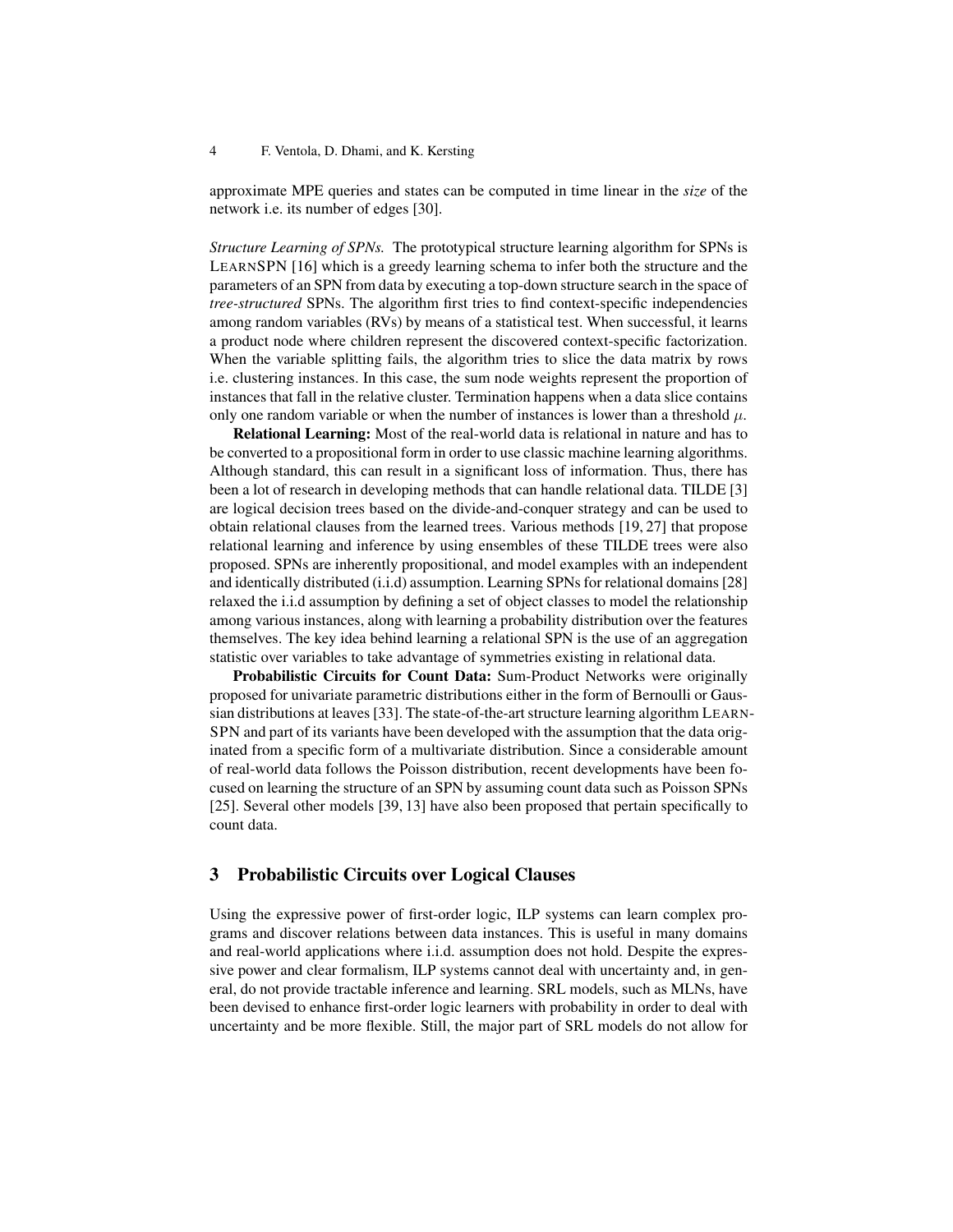

Fig. 2. An overview of learning the GCLN model (TILDE tree  $\rightarrow$  rules  $\rightarrow$  Mixed SPN on a conjunction of rules). The learned GCLN model is discriminative, generative and interpretable.

out-of-the-box tractable inference and tractable approximations have limited expressive power and generalize poorly. Thus, we draw a connection from logical clauses and their counts to Tractable Probabilistic Models [8] that allows, given an arbitrary first-order learner, to:

- Answer in *linear time* a wide range of probabilistic queries e.g. how likely one or more rules can fire together and how many times do the rules fire.
- Learn a powerful Tractable Probabilistic Discriminator that expresses *confidence* about its predictions and that is also *robust to missing and out-of-domain data*.
- *Generate* samples and new predicates.

*Generative Clausal Networks.* The generative clausal networks (GCLNs) capture the correlations among non mutually exclusive rules which can also share predicates and fire simultaneously. To learn the GCLNs, we start by learning a set of first-order rules by employing TILDE, a well-known top-down inducer of logical decision trees and we keep the counts on how many times a clause fires given a certain data sample. To obtain the counts, for every rule the first and last entity are instantiated and then all the predicates that completely satisfy the partially grounded rules are obtained. Then, we learn a joint distribution over these counts together with the target by encoding such distribution by means of a prominent deep tractable density estimator tailored for hybrid domains i.e. MSPNs [26]. Figure 2 shows the overview to learn the GCLN model.

To model the class, we make use of a Bernoulli distribution; it is either true or false with some probability  $p$ . For the clausal features, however, we have to be a bit more careful. They are Exchangeable Distribution Templates [28]. That is, each clausal feature is a function that takes all the ground instances of the clause as a set of random variables  $\{X_1, \ldots, X_n\}$  as input (*n* is unknown a priori), and returns a joint probabil-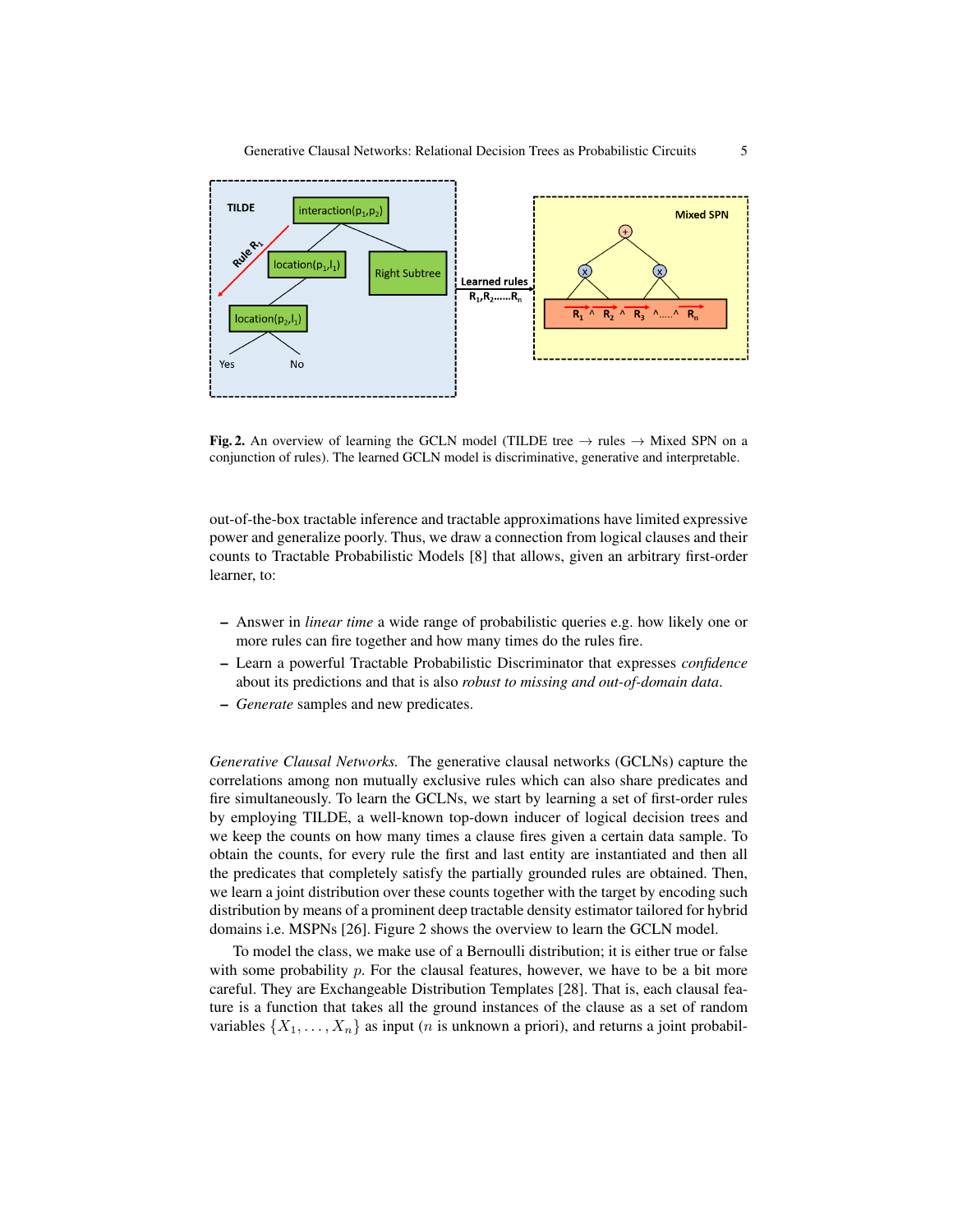#### 6 F. Ventola, D. Dhami, and K. Kersting

ity distribution P with respect to which  $\{X_1, \ldots, X_n\}$  is exchangeable<sup>4</sup>. All ground instance of a clause c share the same binomial distribution with value  $p$  associated with the clause. Since we do not know n apriori, we assume that the expectation  $p \cdot n =: \lambda$ is constant,  $0 < \lambda < \infty$ . The Exchangeable Distribution Template then returns the following distribution:

$$
\lim_{n \to \infty} {n \choose k} p^k (1-p)^{n-k} = \lim_{n \to \infty} {n \choose k} \left(\frac{\lambda}{n}\right)^k \left(1 - \frac{\lambda}{n}\right)^{n-k}
$$

$$
= \lim_{n \to \infty} \frac{n(n-1)\dots(n-k+1)}{k!} \left(\frac{\lambda}{n}\right)^k \left(1 - \frac{\lambda}{n}\right)^{n-k}
$$

$$
= \lim_{n \to \infty} \frac{\lambda^k}{k!} \left(1 - \frac{\lambda}{n}\right)^{n-k} = \frac{\lambda^k e^{-\lambda}}{k!}.
$$

In other words, the expected rate of a rule firing equals  $\lambda$ , and we get overall a Poisson distribution. Although here we assume that domain elements are exchangeable, our method is rather flexible and it works also when the logical rules contain constants.

Actually, MSPNs allow one to abstract from parametric forms and combine SPNs and piecewise polynomial distributions to learn probabilistic circuits that provide exact and tractable inference without making specific distributional assumptions. In fact, to learn the SPN structure and parameters, MSPNs make use of nonparametric decomposition and conditioning steps using the Renyi Maximum Correlation Coefficient. Taking into account that in our setting we deal mostly with count data i.e. how many times a rule fires– and binary targets, we learn an MSPN by adopting the splitting test tailored for Poisson distributions from PSPNs [25]. In other words, we employ a clustering strategy based on the Renyi Maximum Correlation Coefficient and a variable independence test designed for Poisson distributions. We assume that the independence test is performed between Poisson RVs while clustering can include the target modeled as Bernoulli and therefore, it is better for the latter to be able to deal with arbitrary distributions. Thus, our variant can be seen as a generalization of PSPNs and it could be easily adapted and applied on other types of data distributions.

*Interpreting GCLNs.* Sum-Product Networks have been shown able to learn a useful representation of the data [38]. Thanks to the clear probabilistic semantics of probabilistic circuits such as SPNs we can easily interpret the learned model in different ways. First, considering that learning the MSPN splits the data matrix by rows and by columns, one could easily check these slicing operations performed during structure learning. By analyzing the learned SPN structure the propositional probabilistic interpretations can be extended for relational data. For example, sum nodes create clusters of instances that fire rules similarly while product nodes work similarly to a logical and. Second, an interpretation can be obtained by checking the samples the learned SPN generates at the sub-trees rooted at different inner nodes.

 $4$  A set of random variables is finitely exchangeable with respect to a joint distribution  $P$ , if all permutations of the variables result in the same joint probabilities. Note that finite exchangeable does not require independence; the random variables can have strong dependencies.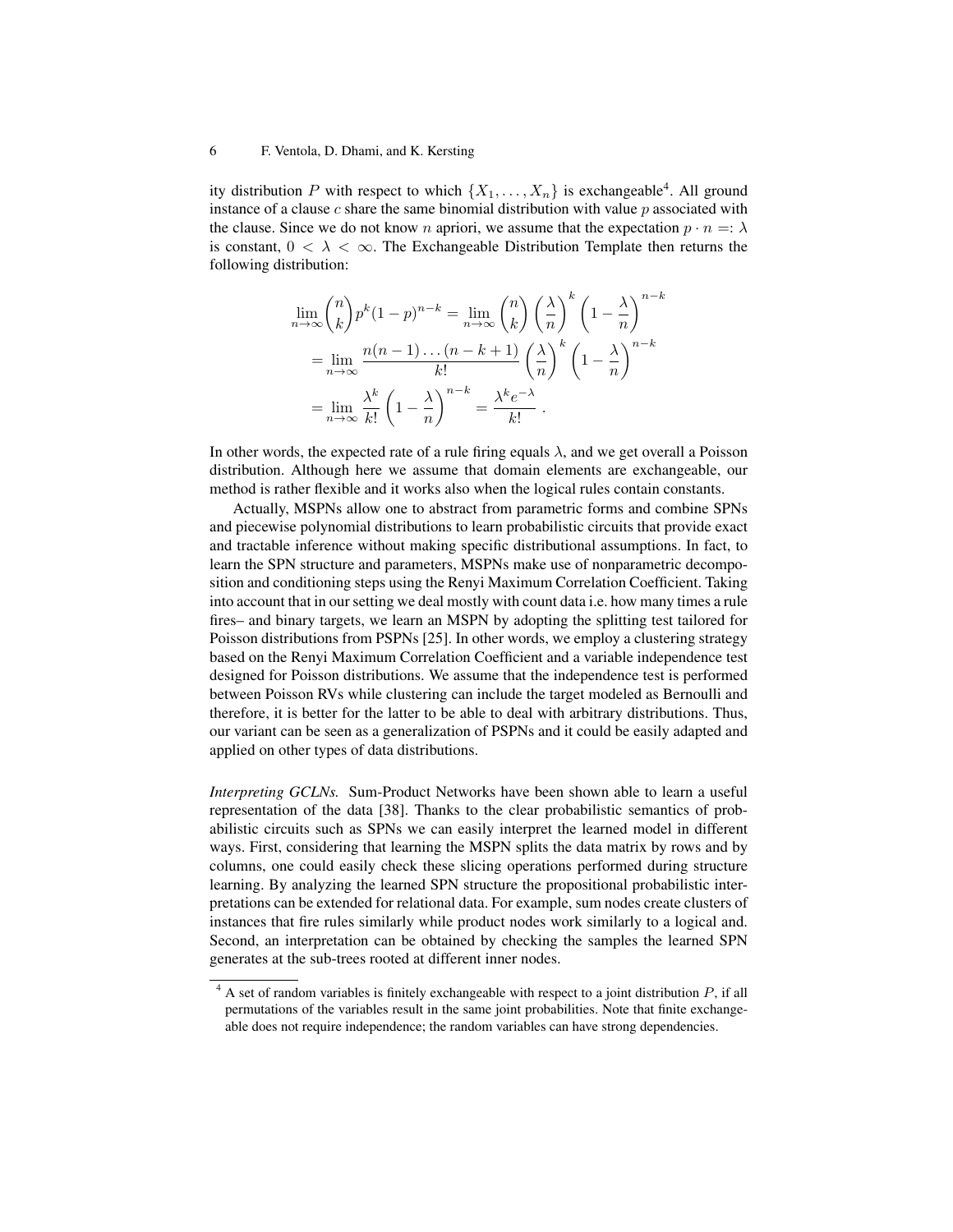Consider a simple sub-tree rooted to a product node  $S_i$  having two Poisson distributions (with different scope) as children. This product node models how likely and how many times these two rules fire together "locally" in a specific context shaped by the sum nodes present along the path from the root node to  $S_i$ . Additionally, sum nodes introduce latent variables [30] that can be seen as introducing literals in the relational domain. Meanwhile, product nodes are defining new predicates by conjunction of other predicates i.e. given the conditioning done by sum nodes and splitting performed by product nodes one can interpret these operations as manipulating and creating new predicates. A graphical representation of this interpretation is depicted in figure 1.<sup>5</sup> For example, the density encoded by the product node  $\otimes$  (in blue in the computation graph) is:  $P_{X_1, X_2, Y}(X_1, X_2, Y) =$ 

$$
P_{X_1}(X_1 = 1) \cdot P_{X_2}(X_2 = x_2) \cdot P_Y(Y = 0) \cdot \mathbf{1}(\neg Y \land X_1)
$$

And for its two siblings, from left to right:

$$
P_{X_1, X_2, Y}(X_1, X_2, Y) = P_{X_1}(X_1 = 0) \cdot P_{X_2}(X_2 = x_2) \cdot P_{Y_1}(Y = 0) \cdot \mathbf{1}(\neg Y \land \neg X_1)
$$
  
\n
$$
P_{X_1, X_2, Y}(X_1, X_2, Y) = P_{X_1}(X_1 > 1) \cdot P_{X_2}(X_2 = x_2) \cdot P_{Y_1}(Y = 0) \cdot \mathbf{1}(\neg Y \land X_1 > 1)
$$

While the right branch of the root node  $\bigoplus$  encodes:

$$
P_{X_1,X_2,Y}(X_1,X_2,Y) = P_{X_1}(X_1 = x_1) \cdot P_{X_2}(X_2 = x_2) \cdot P_{Y}(Y = 1) \cdot \mathbf{1}(Y = True)
$$

The weights of the sum nodes are proportional to the training instances that fall in the contexts they define e.g. regarding the root node, the weights are proportional to the amount of negative instances for the left branch and to the amount of positive instances for the right branch. They indicate how the two main populations of the distribution i.e. the negative and the positive samples, are distributed and encoded down the tree. On a perfectly balanced data set with a binary target the weight of each root sum node branch would be 0.5 (see figure 3).

As mentioned before, an interpretation can be obtained by generating samples from sub-trees rooted at the nodes that one would like to inspect. Therefore, considering the ability to generate samples in linear time, together with the clear semantics, GCLN is able to provide clear interpretations of the learned models w.r.t. the well-known counterparts like Relational Decision Trees or boosting methods where one could end up with very large models that are hard to interpret and thus are limited to compute predictions.

*Missing Data Prediction.* Dealing with missing data is a crucial and active area of research for both Machine Learning and Data Science with several open questions [2]. When dealing with missing values, task-specific methods such as MICE [4] or KNN [1] are generally used. Despite their popularity, these methods are not easily

 $<sup>5</sup>$  In the figure and in the following text  $1()$  represents an indicator function.</sup>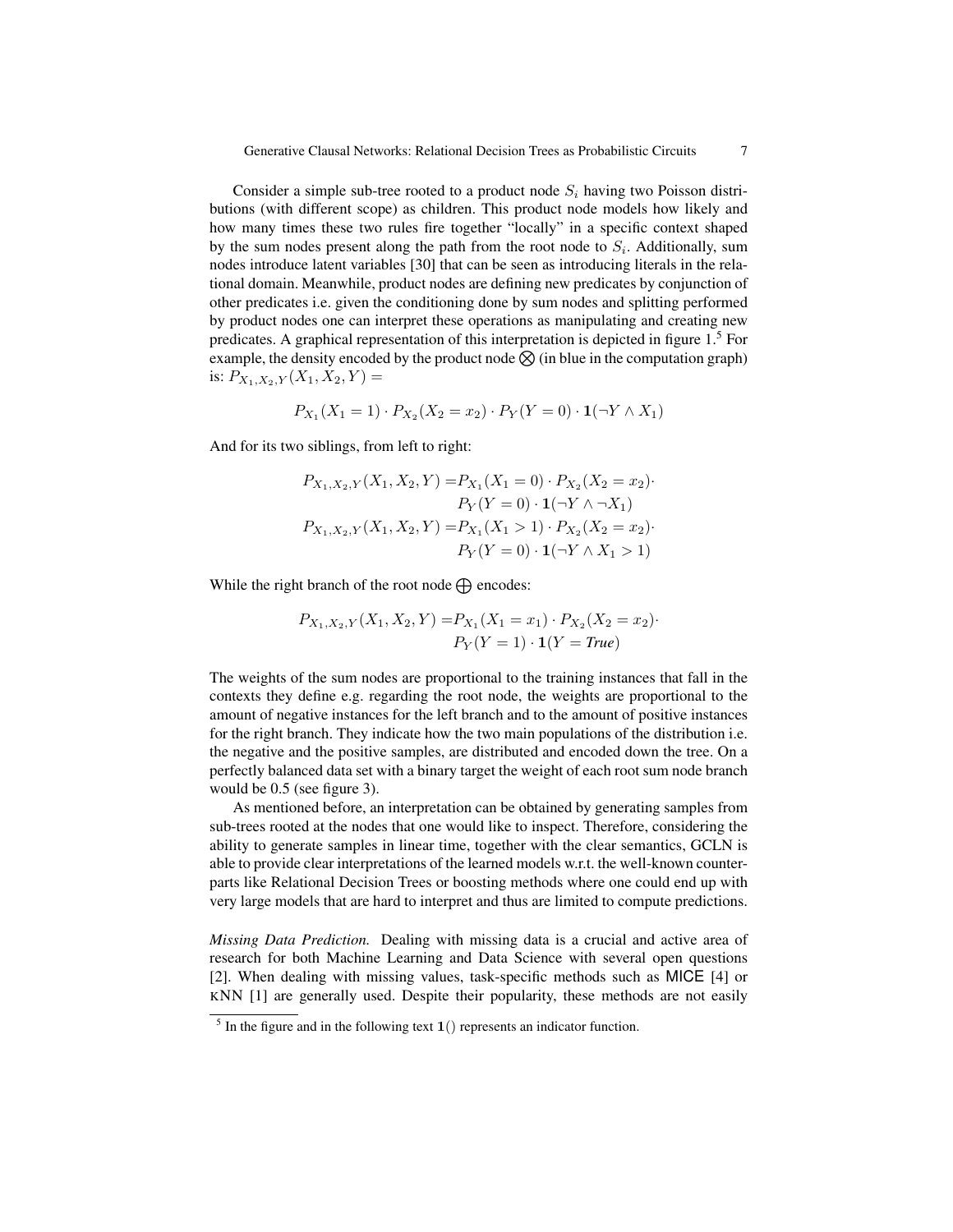scalable, can be time-consuming and difficult to tune. Furthermore, often they do not provide confidence of their predictions, they could ignore the interactions with target variables and, mostly, they are able to perform only a single task. To overcome these shortcomings, probabilistic approaches that make use of tractable density estimators for handling missing data have been recently proposed [9, 18] and can handle missing data "for free" without being trained specifically for that task but are restricted to propositional data. With GCLN one can gain these benefits in the relational domain. Our model can classify a sample having partial observation regarding the rule that it fires and for a given sample predict the rule counts that are not available i.e. *missing data imputation*. In general, being able to accurately classify samples with missing predicates or also predicting the counts is not a trivial task. Recently, this is getting a lot of attention in practical applications e.g. in case of *privileged features* [37], fairness or privacy issues one can access a set of predicates only at training time and access them at test time could be too expensive or even not allowed. For example, one can classify with a certain confidence if two drugs interact given the rule:

TargetAntagonist(B, C)  $\land$  EnzymeSubstrate(A, C)  $\implies$  Interacts(A, B)

even if EnzymeSubstrate(A, C) is not available or one can predict a disease if

PositiveBloodCheck(A) ∧ HasDiabetes(A) ∧ HighBloodPressure(A) ∧ Tomography(A, T)  $\land$  PositiveManualCheck(T)  $\implies$  HasDisease(A)

even if  $Tomography(A, T)$  and  $PositiveManualCheck(T)$  are too expensive to obtain.

*Out-of-domain detection.* Another relevant task in machine learning is out-of-domain detection. This task is useful in many real-world applications such as computer vision [6] and NLP [35, 15]. The goal is to distinguish between in-domain and out-of-domain data and this could be useful e.g. for being robust to adversarial attacks, another relevant application [23]. Within a probabilistic framework, one can consider the likelihood values to discriminate between in-domain and OOD data [32, 40]. With GCLNs, this question can be answered by considering the likelihoods of data. Similar to missing data prediction, this comes "for free" i.e. without training the model explicitly for the task. Thus, GCLNs are powerful and flexible models that can perform several relevant tasks in the relational domain by answering a wide range of probabilistic queries.

# 4 Experiments

We aim to show our connection from Relational Decision Trees to Tractable Statistical Relational Inference and show that this leads to generative models that can act also as more accurate classifiers and are easier to interpret. We aim to answer the following questions:  $(O1)$  Are GCLNs accurate discriminators?  $(O2)$  Can GCLNs deal with missing data i.e. can they compute accurate predictions with missing data? Are GCLNs accurate probabilistic predictors for missing data imputation? (Q3) Are GCLNs able to perform out-of-domain detection? (Q4) Can GCLNs provide easy interpretations by means of their clear probabilistic semantics? (Q5) Can GCLNs take the best out of both propositional and relational worlds i.e. can GCLNs perform better than propositional and relational models being tractable?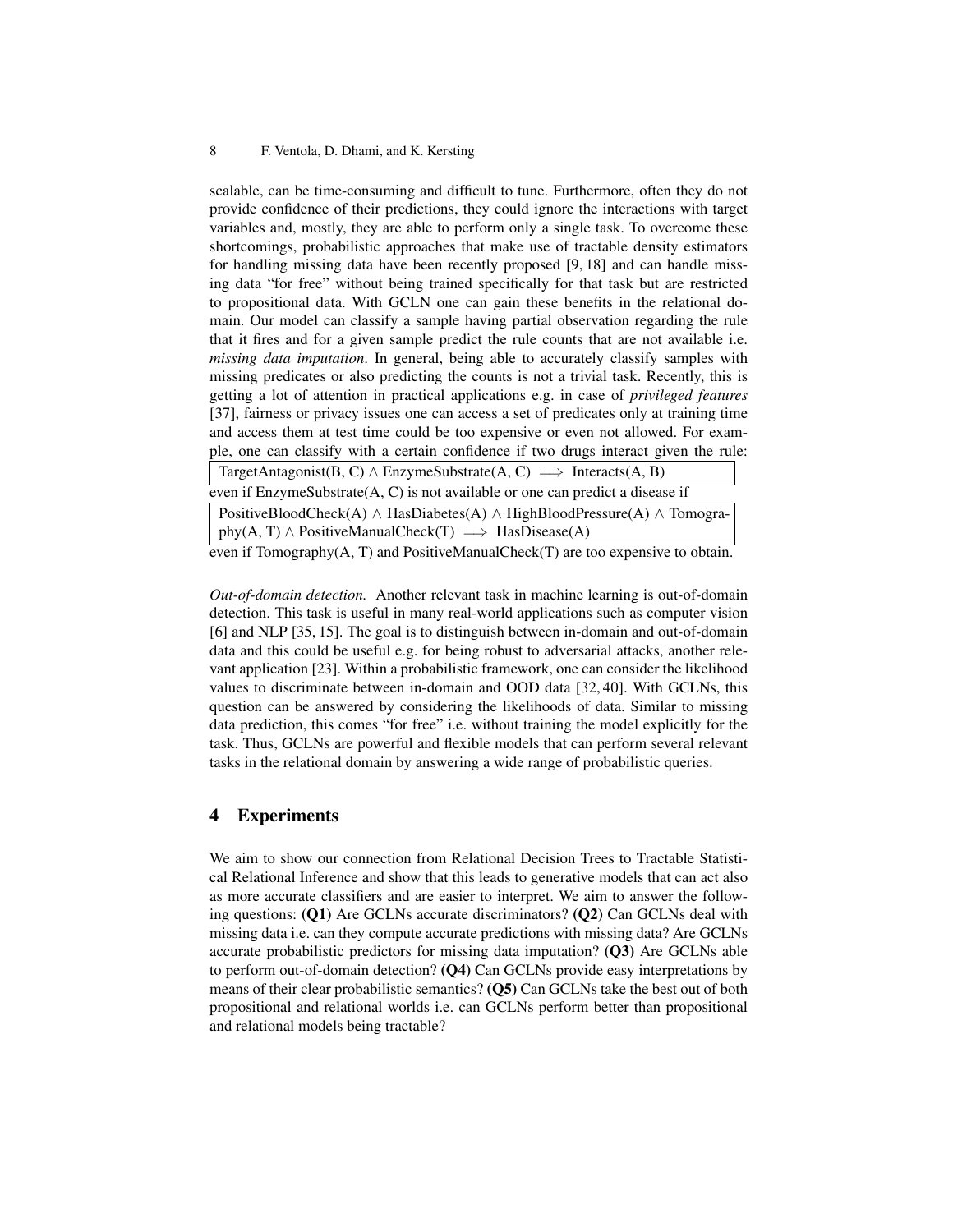All results are cross-validated with 5 folds and averaged over 5 different seeds to mitigate randomness. Since we are dealing with rule counts, there can be spurious rule firings that we can capture as well which leads to outliers, so we identify and move them to the training folds so the model is more robust. In fact, keeping them in the test set results in an "optimistic" bias in performance evaluation [5].

*Datasets.* We use 4 balanced relational data sets. Drug-Drug Interaction (DDI) [12]: consists of 78 drugs obtained from DrugBank<sup>6</sup>. The data set has 15 relations and the target is Interactions between drug entities. Protein-Protein Interaction (PPI) [20]: has 7 relations and is obtained from Alchemy. The target is the interaction relation between two protein entities. NELL Sports [24]: consists of information about players and teams and obtained from Never Ending Language Learner. It has 6 relations and the task is to predict whether a team plays a particular sport. CiteSeer [20]: consists of publication citations for Alchemy. It has 17 relations and the task is to predict the author of a citation.

*(Q1) Probabilistic Classification.* After splitting the data into training and test set, we use the default hyper-parameters of MSPNs<sup>7</sup> except  $\mu = 100$ . We compute the predictions i.e. ground target atoms as results of MPE queries, observing the counts of test samples. We compared GCLN (denoted as GCLN-P for clarity) and its binary variant GCLN-B that considers only if a rule fires or not, with several well-known highperformance propositional (Logistic Regression (LR), Gradient Boosting (GB), Neural Networks with 3 hidden layers (NN), Decision Trees (DT)), relational (TILDE) and statistical-relational (RDN-Boost and MLN-Boost) models. The results are shown in table 1. GCLNs outperform the other models in the majority of data sets and have comparable performance on CiteSeer. This is due to the particular shape of the data set which consists of 15K instances and 9 features and is more likely to have spurious instances harder to discriminate. It is important to remark that, compared to the statistical-relational baselines, GCLNs provide general tractable—and exact in most of the common cases—inference. While compared to non-statistical models, GCLNs can provide also meaningful probabilities and interpretations, and they can be employed for several tasks as shown in the rest of the section. Thus, we can answer (Q1) affirmatively, GCLNs are accurate discriminators.

*(Q2) Inference with Partial Clausal Counts.* We want to test whether GCLNs are robust to missing data by: 1) predict the class of test instances with a variable amount of missing features, 2) missing data imputation, and 3) predict the class of test instances with partially observed counts i.e. during testing the clause might not fire always and thus we do not have the true counts.

For 1), we compute the class prediction accuracy with GCLNs removing a varying percentage of features at random at test time. Figure 4 shows that GCLNs are accurate even with a considerable amount of missing features and it degrades gracefully on CiteSeer. The improvement on PPI is probably due to the presence of noisy/redundant

<sup>6</sup> www.drugbank.ca

<sup>7</sup> https://github.com/SPFlow/SPFlow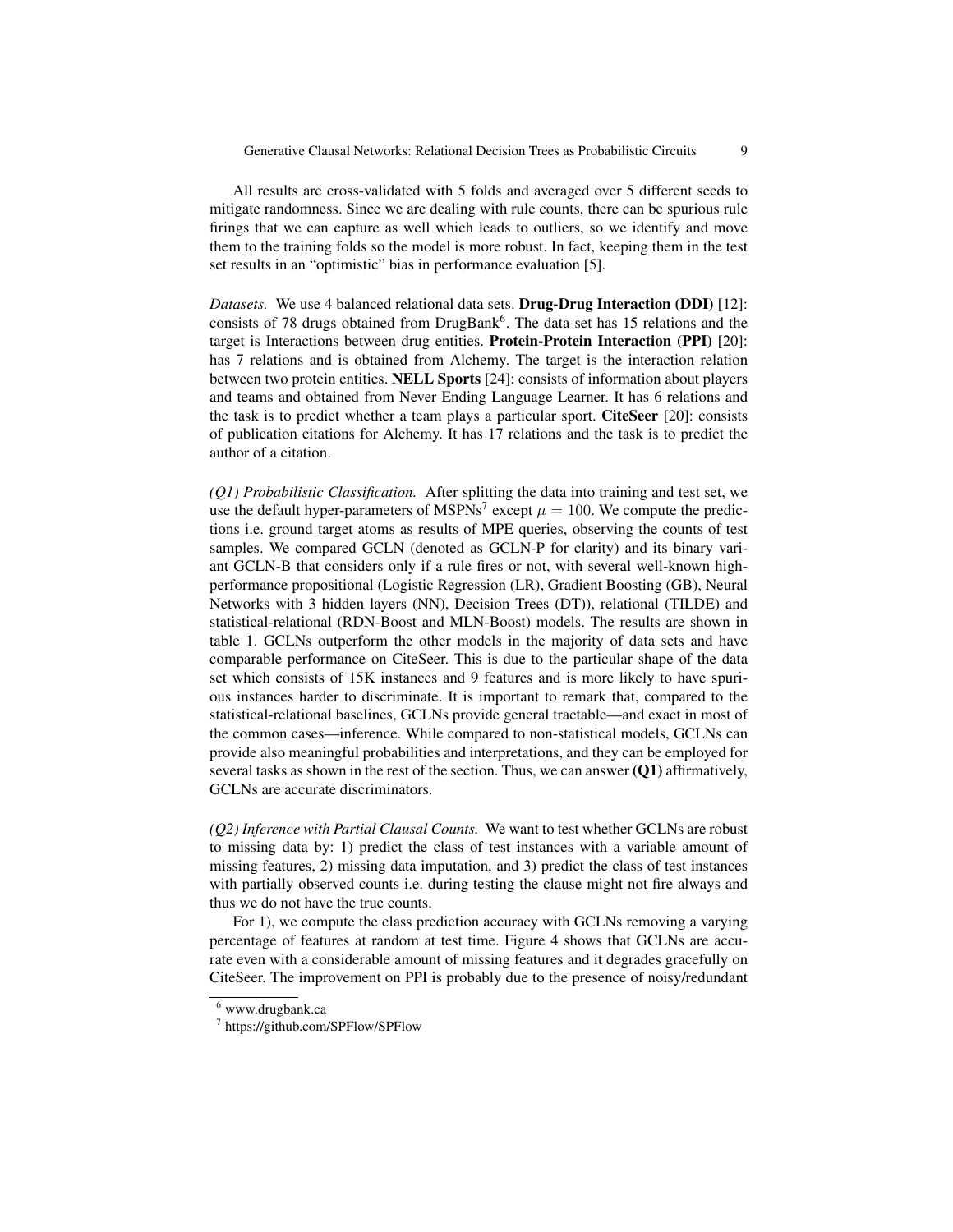#### 10 F. Ventola, D. Dhami, and K. Kersting



Fig. 3. Top levels of GCLN learned on DDI. GCLNs have clear semantics, the root sum node is clustering by label (balanced dataset) while the rest of the computation graph is encoding the different aspects of the distribution e.g. Rule #7 distributes differently basing on the label (i.e. the root node branch) while Rule #1 and #5 could fire many times for a small population of negative samples (consider the sum node weights along the path that brings to the sub-tree rooted at  $S_{l,2}$ and the corresponding parameters  $\lambda$ ).

features, considering no data preprocessing was done. Table 2 shows that, when the 30% of features are missing, GCLNs still perform strongly.

Regarding 2), we compared GCLNs with two standard data imputation methods: MICE and  $kNN^8$ . Table 3 shows the accuracy as Mean Squared Error for the imputation of 30% of missing features chosen at random. The results show that GCLNs are competitive with task-specific state-of-the-art methods without being trained specifically for the task.

For 3), since GCLNs employ Poisson distributions, we can answer queries such as  $P(X > k)$  i.e. how likely can a rule fire more times additionally to the observed count. To answer such queries, we propagate the computed probabilities

$$
P(X > k) = 1 - \sum_{i=0}^{k} P(X = i)
$$

from the leaves to the root, given the Poisson leaf parameters. This way, GCLNs can also compute predictions and perform classification with partial knowledge. To see how accurate are GCLNs in these cases, we picked two of the most discriminative rules

<sup>8</sup> Both Scikit-learn implementation with default hyperparameters.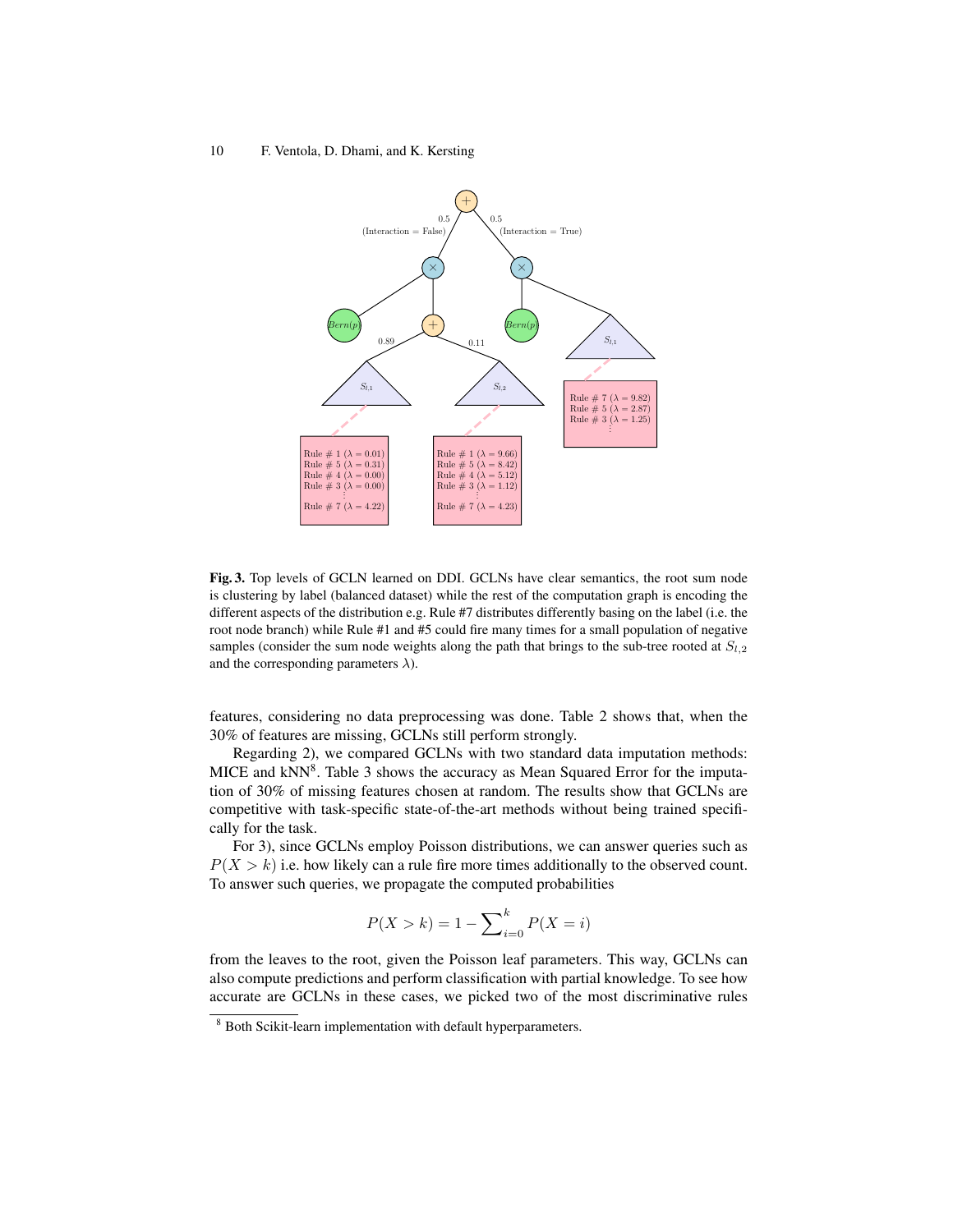Table 1. Classification results of baselines compared to GCLN. The 1st 4 classifiers are propositional, the next 3 are purely relational and the last 2 are our models. In most of the cases GCLN outperforms the baselines. Furthermore, in the same cases, this happens also when employing Bernoulli distributions (GCLN-B). When comparing GCLN-P and GCLN-B one can clearly see that modelling counts with Poisson distributions indeed improves performances (denoted ↑).

|     |               |                    | Data   Methods   Accuracy   AUC-ROC   AUC-PR |                  | Data        |               |                    | Methods Accuracy AUC-ROC AUC-PR |                  |
|-----|---------------|--------------------|----------------------------------------------|------------------|-------------|---------------|--------------------|---------------------------------|------------------|
| DDI | LR            | 93.79              | 87.62                                        | 83.64            | <b>NELL</b> | <b>LR</b>     | 83.96              | 58.90                           | 28.27            |
|     | <b>GB</b>     | 86.77              | 86.17                                        | 67.95            |             | GB            | 87.69              | 75.28                           | 48.07            |
|     | NN            | 87.54              | 85.03                                        | 69.21            |             | NN            | 88.26              | 74.42                           | 48.35            |
|     | DT            | 85.52              | 83.22                                        | 65.12            |             | DT            | 87.27              | 71.77                           | 45.71            |
|     | TILDE         | 72.52              | 73.43                                        | 70.79            |             | <b>TILDE</b>  | 81.48              | 86.27                           | 78.23            |
|     | <b>RDN-B</b>  | 75.54              | 82.87                                        | 83.13            |             | <b>RDN-B</b>  | 81.26              | 88.47                           | 83.41            |
|     | MLN-B         | 63.80              | 79.83                                        | 78.40            |             | MLN-B         | 60.54              | 89.44                           | 85.30            |
|     | <b>GCLN-B</b> | 85.05              | 70.57                                        | 70.84            |             | <b>GCLN-B</b> | 80.74              | 38.72                           | 23.15            |
|     | <b>GCLN-P</b> | $92.22$ $\uparrow$ | $87.53$ $\uparrow$                           | 83.81 $\uparrow$ |             | GCLN-P        | 89.83 $\uparrow$   | 89.44 $\uparrow$                | $56.39 \uparrow$ |
|     | LR            | 78.13              | 81.54                                        | 52.44            | CiteSeer    | LR.           | 76.33              | 83.78                           | 53.30            |
|     | <b>GB</b>     | 77.21              | 78.25                                        | 49.54            |             | GB            | 96.05              | 97.21                           | 87.24            |
|     | NN            | 76.94              | 75.75                                        | 47.49            |             | NN            | 96.50              | 96.88                           | 88.10            |
| PPI | DT            | 76.47              | 77.52                                        | 48.71            |             | DT            | 95.33              | 96.79                           | 85.38            |
|     | <b>TILDE</b>  | 62.20              | 62.87                                        | 58.27            |             | <b>TILDE</b>  | 91.47              | 83.33                           | 73.45            |
|     | <b>RDN-B</b>  | 67.15              | 72.84                                        | 74.02            |             | <b>RDN-B</b>  | 94.72              | 97.11                           | 89.23            |
|     | MLN-B         | 54.87              | 74.39                                        | 73.34            |             | MLN-B         | 81.98              | 94.67                           | 80.54            |
|     | <b>GCLN-B</b> | 79.72              | 82.75                                        | 59.43            |             | <b>GCLN-B</b> | 77.18              | 71.34                           | 41.20            |
|     | <b>GCLN-P</b> | 81.56 $\uparrow$   | $91.16 \uparrow$                             | 80.08 $\dagger$  |             | GCLN-P        | $86.42$ $\uparrow$ | $71.57$ 个                       | $42.57 \uparrow$ |

Table 2. Class prediction performance with 30% missing clauses.

| Data       | Accuracy                                                                               | AUC-ROC | AUC-PR |
|------------|----------------------------------------------------------------------------------------|---------|--------|
| <b>DDI</b> | $ 89.90 \pm 0.035 79.23 \pm 0.036 75.00 \pm 0.040 $                                    |         |        |
| <b>PPI</b> | $\overline{84.77 \pm 0.025}$ $\overline{89.18 \pm 0.024}$ $\overline{79.83 \pm 0.040}$ |         |        |
| NELL.      | $86.06 \pm 0.054$ 79.96 $\pm$ 0.063 47.30 $\pm$ 0.092                                  |         |        |
|            | $ CiteSeer 68.09 \pm 0.103 50.69 \pm 0.016 32.51 \pm 0.013 $                           |         |        |

(e.g. rule #1 and #7 for DDI, see figure 5) and reduced the values of the counts by 20%. Table 4 shows that GCLNs can be accurate discriminators even when the most discriminative rules have underestimated counts and we can answer  $(O2)$  affirmatively. GCLNs are not only robust in case of noisy or redundant features but are also beneficial with partial knowledge.

*(Q3) Out-of-domain detection.* We want to test whether GCLNs are robust to and can detect out-of-domain data. To this aim, we take the regular (in-domain) test data instances and we flip the binary target variable value of those to generate out-of-domain test data sets. Then, we compute the average log-likelihoods of these sets. For in-domain data the higher the log-likelihood the better, while for out-of-domain data the lower the better. We run a comparison with Discrete Flows, a state-of-the-art neural density estimator [36]. As one can clearly see in table 5, GCLNs assign, on average, remarkably lower log-likelihood to out-of-domain data compared to the one for in-domain test data, and lower than the one which Discrete Flows assign to out-of-domain data. This strong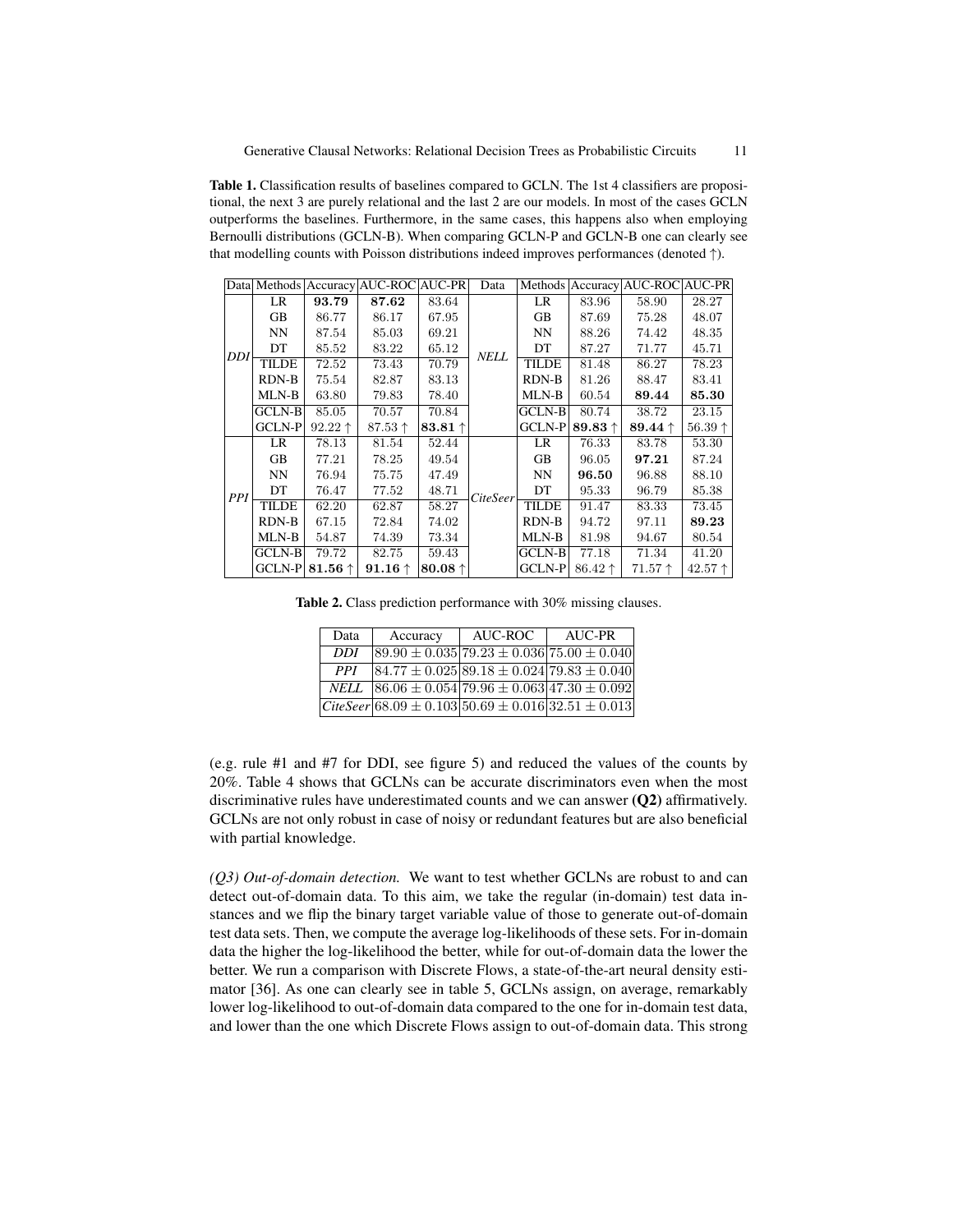



Fig. 4. Average test accuracy varying the amount of missing features. GCLNs are accurate also when a considerable amount of features is missing.

Fig. 5. Rule counts on DDI for each label i.e. no interaction and interaction between drugs.

Table 3. Missing data imputation MSE with 30% missing clauses.

| Data       | kNN                                                                                       | <b>MICE</b>    | <b>GCLN</b>       |
|------------|-------------------------------------------------------------------------------------------|----------------|-------------------|
| DDI        | $37.41 + 3.751 \cdot 37.25 + 3.451$                                                       |                | $40.72 \pm 3.794$ |
| <b>PPI</b> | $2.40 + 3.451$                                                                            | $1.44 + 1.748$ | $3.22 \pm 4.320$  |
| NELL       | $\overline{18.53 \pm 28.900}$ $\overline{10.80 \pm 16.644}$ $\overline{42.58 \pm 40.612}$ |                |                   |
|            | <i>CiteSeer</i> $0.76 \pm 0.090$ $0.65 \pm 0.011$                                         |                | $1.02 \pm 0.039$  |

signal shows that GCLNs are effective in detecting out-of-domain data. Being able to perform out-of-domain detection also makes GCLNs more robust to potential adversarial attacks. Thus, we can answer  $(Q3)$  positively.

*(Q4) Model Interpretation.* We inspect the model interpretability by looking at the structural characteristics of the learned models and their parameters. We discovered that the root sum node of the SPNs does a high-level discrimination between instances, and respectively sub-populations of the distribution and thus discriminates between negative and positive examples. This is also consistent with the interpretation of deep models where the upper layers encode more abstract concepts. Similar observations can be done for the following layers where common patterns on how the counts distribute "locally" for both negative and positive samples are encoded down the SPN tree. For example, on DDI, a considerable group of positive instances has all the features equal to 0 (no rules fired) while several negative instances have all the features equal to 0 except the last one. This is a common pattern for negative samples i.e. when only the last rule fires one or more times. Figure 3 shows the top levels of the GCLN that performs the best on the training set. Some example rules learned for DDI are: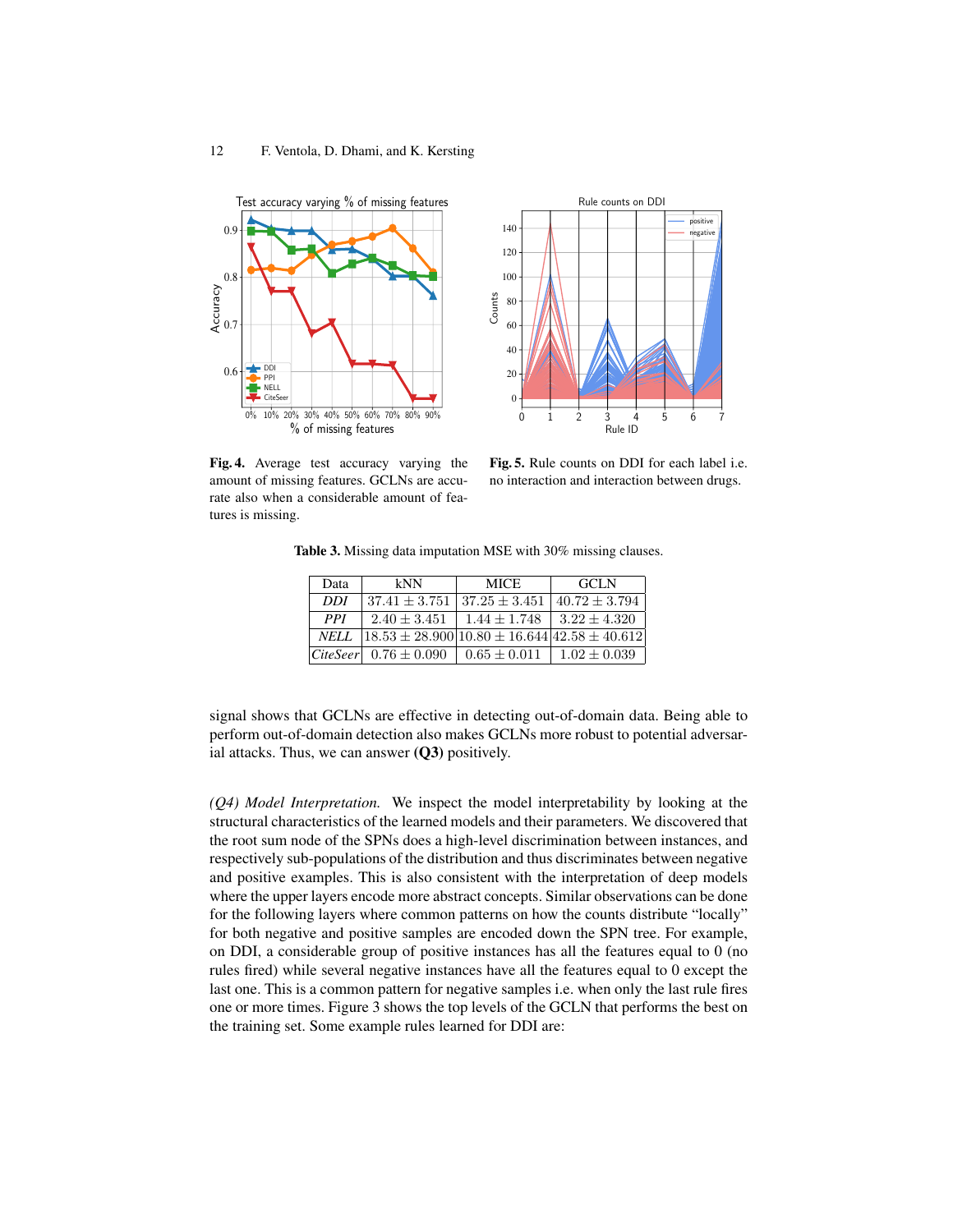| Data        | Accuracy | AUC-ROC | AUC-PR                                                         |
|-------------|----------|---------|----------------------------------------------------------------|
| DDI         |          |         | $ 85.93 \pm 0.042 94.11 \pm 0.020 90.83 \pm 0.015 $            |
| <b>PPI</b>  |          |         | $ 42.65 \pm 0.025 87.70 \pm 0.063 83.09 \pm 0.074 $            |
| <b>NELL</b> |          |         | $ 85.76 \pm 0.058 63.02 \pm 24.26 30.32 \pm 0.092 $            |
|             |          |         | CiteSeer $72.96 \pm 0.014$ $50.00 \pm 0.000$ $27.04 \pm 0.089$ |

Table 4. Prediction with partially observed counts.

Table 5. Average test log-likelihoods for in-domain data (the higher the better) and OOD (the lower the better). To create test OOD data we flip the target value of the test instances. One can see that GCLNs are also good OOD detectors, in fact, the log-likelihood of OOD data is much lower compared to the log-likelihood of in-domain instances, and also lower than the one which Discrete Flows assign to OOD data.

|            |                    | <b>GCLN</b>                                                | Discrete Flows                           |                   |  |
|------------|--------------------|------------------------------------------------------------|------------------------------------------|-------------------|--|
| Data       | In-domain          | 00D                                                        | In-domain                                | OOD               |  |
| DDI        | $-9.02 + 0.431$    | $-21.55 \pm 6.124$                                         | $-6.92 \pm 0.194$                        | $-6.95 \pm 0.194$ |  |
| <b>PPI</b> | $-7.91 \pm 2.056$  | $-8.61 \pm 0.956$                                          | $-6.98 \pm 0.409$                        | $-6.93 \pm 0.415$ |  |
| NELL.      | $-21.37 \pm 4.969$ | $-23.02 \pm 3.131$                                         | $[-11.81 \pm 0.775]$ $-12.24 \pm 0.750]$ |                   |  |
| CiteSeer   |                    | $-5.17 \pm 0.122$ $ -124.42 \pm 23.824 $ $-4.26 \pm 0.200$ |                                          | $-4.36 \pm 0.200$ |  |

| <b>Rule #1:</b> Transporter(C, A) $\land$ Transporter(C, B) $\implies$ Interacts(A,B)                  |
|--------------------------------------------------------------------------------------------------------|
| <b>Rule #3</b> : Transporter(C, A) $\land$ EnzymeInhibitor(A, D) $\land$ EnzymeSubstrate(B, D) $\land$ |
| TransporterSubstrate(A, C) $\land$ TransporterInducer(A, E) $\implies$ Interacts(A,B)                  |
| <b>Rule #7:</b> TargetAntagonist(B, C) $\land$ EnzymeSubstrate(A, C) $\implies$ Interacts(A,B)         |

One can see that the top levels are capturing the high-level concepts in data where e.g. Rule #7 is likely to fire more many times for positive samples. The explanation is that the rule fires when the same protein acts as an antagonist for one drug and as a substrate for another i.e. they are more likely to interact. This is also confirmed by looking globally at how the rule counts distribute for different labels in figure 5. For example, one can see that the rules #7, #5 and #3 are very discriminative. Such interpretations can be provided also when computing predictions (see Q1) and used as explanations for XAI. Therefore, we can answer (Q4) positively.

*(Q5) Ablation Study.* We compare GCLNs with TILDE and GCLN-Bernoulli to check whether considering the rule counts is beneficial instead of the binary counterpart where we consider only if a rule fires or not and we model this by means of Bernoulli distributions. In this context, for clarity, GCLN-Poisson is an alias of GCLN. Looking at table 1 we can see that GCLN-Poisson outperforms TILDE in all cases (up to 31% relative increase on PPI) except for CiteSeer. GCLN-Bernoulli has competitive accuracy performance when compared with the other methods and it outperforms them on PPI. However, GCLN-Poisson outperforms GCLN-Bernoulli in all the cases. This means that *GCLNs can take the best out of the two worlds* by improving upon the relational model and when considering only when a rule fires or not. Moreover, in most of the cases, it outperforms all the propositional models and answers (Q5) affirmatively.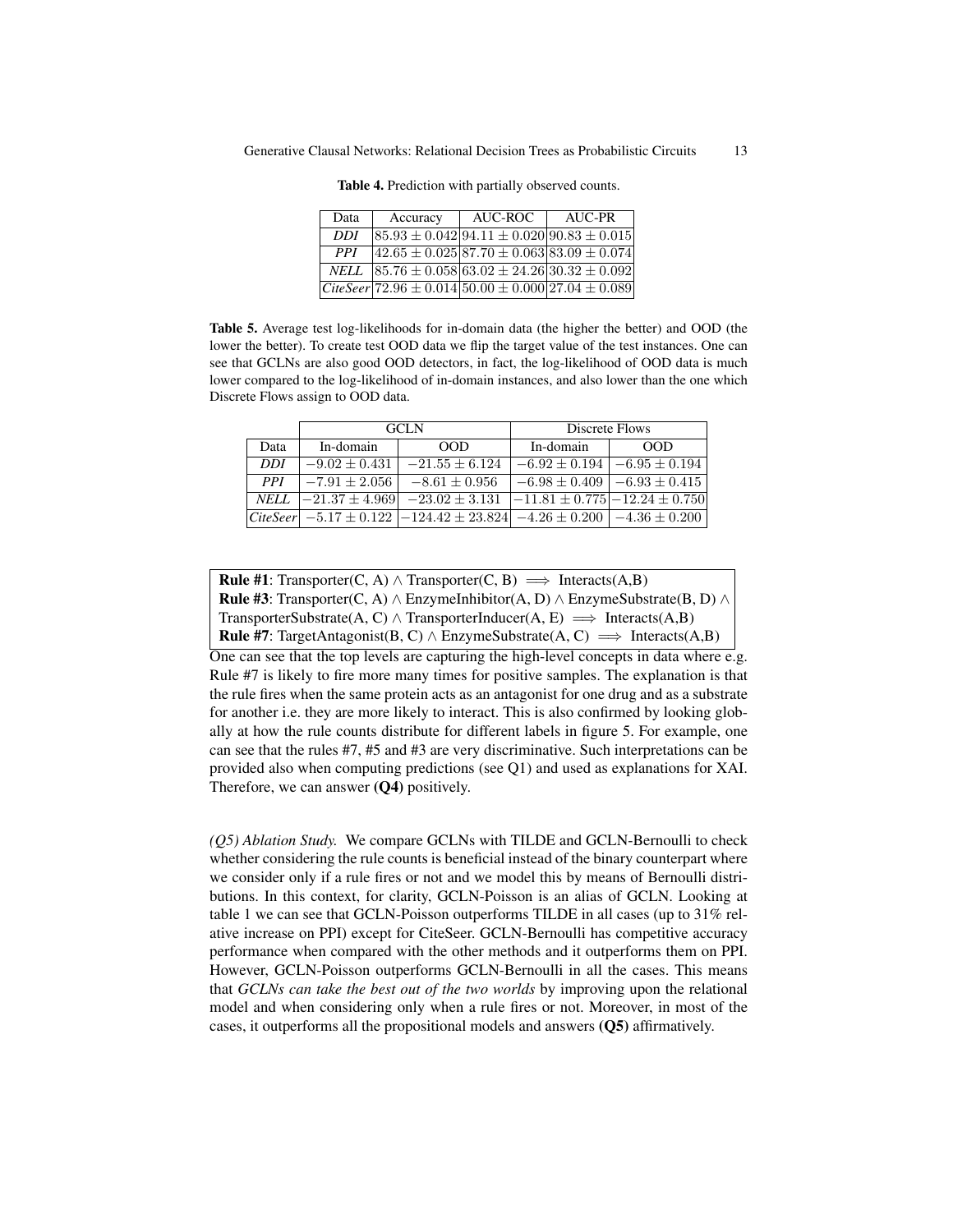14 F. Ventola, D. Dhami, and K. Kersting

### 5 Conclusion

We introduce GCLNs and have drawn a connection from relational models to tractable probabilistic models that allow to compute general tractable inference, provide meaningful probabilities and have clear semantics that foster interpretability. Besides, GCLNs can act as both deep tractable generative model and accurate discriminator that is robust to missing and partially observed features, and can be used conveniently also for out-of-domain detection. Future work includes extending our model to the open-world domain and make use of multiple distributions. Encoding more relational models as probabilistic models thereby providing tractability is an important future direction.

### Acknowledgments

This work was supported by the ICT-48 Network of AI Research Excellence Center "TAILOR" (EU Horizon 2020, GA No 952215), the Federal Ministry of Education and Research (BMBF; Competence Center for AI and Labour; "kompAKI", FKZ 02L19C150), the German Science Foundation (DFG, German Research Foundation; GRK 1994/1 "AIPHES"), the Hessian Ministry of Higher Education, Research, Science and the Arts (HMWK; projects "The Third Wave of AI" and "The Adaptive Mind"), the Hessian research priority programme LOEWE within the project "WhiteBox", and the Collaboration Lab "AI in Construction" (AICO).

#### References

- 1. Altman, N.S.: An introduction to kernel and nearest-neighbor nonparametric regression. The American Statistician (1992)
- 2. Austin, P.C., White, I.R., Lee, D.S., van Buuren, S.: Missing data in clinical research: A tutorial on multiple imputation. Canadian Journal of Cardiology (2020)
- 3. Blockeel, H., de Raedt, L.: Top-down induction of first-order logical decision trees. AI (1998)
- 4. van Buuren, S., Groothuis-Oudshoorn, K.: mice: Multivariate imputation by chained equations in r. J. Stat. Softw (2011)
- 5. Cawley, G.C., Talbot, N.L.: On over-fitting in model selection and subsequent selection bias in performance evaluation. JMLR (2010)
- 6. Chattopadhyay, P., Balaji, Y., Hoffman, J.: Learning to balance specificity and invariance for in and out of domain generalization. In: ECCV (2020)
- 7. Cheng, W., Kok, S., Pham, H.V., Chieu, H.L., Chai, K.M.A.: Language modeling with Sum-Product Networks. In: INTERSPEECH (2014)
- 8. Choi, Y., Vergari, A., Van den Broeck, G.: Probabilistic circuits: A unifying framework for tractable probabilistic models (2020)
- 9. Correia, A.H.C., Peharz, R., de Campos, C.P.: Joints in random forests. In: NeurIPS (2020)
- 10. Darwiche, A.: A differential approach to inference in bayesian networks. JACM (2003)
- 11. De Raedt, L., Kersting, K., Natarajan, S., Poole, D.: Statistical relational artificial intelligence: Logic, probability, and computation (2016)
- 12. Dhami, D.S., Kunapuli, G., Das, M., Page, D., Natarajan, S.: Drug-drug interaction discovery: Kernel learning from heterogeneous similarities. Smart Health (2018)
- 13. Dhami, D.S., Yen, S., Kunapuli, G., Natarajan, S.: Non-parametric learning of gaifman models. arXiv preprint arXiv:2001.00528 (2020)